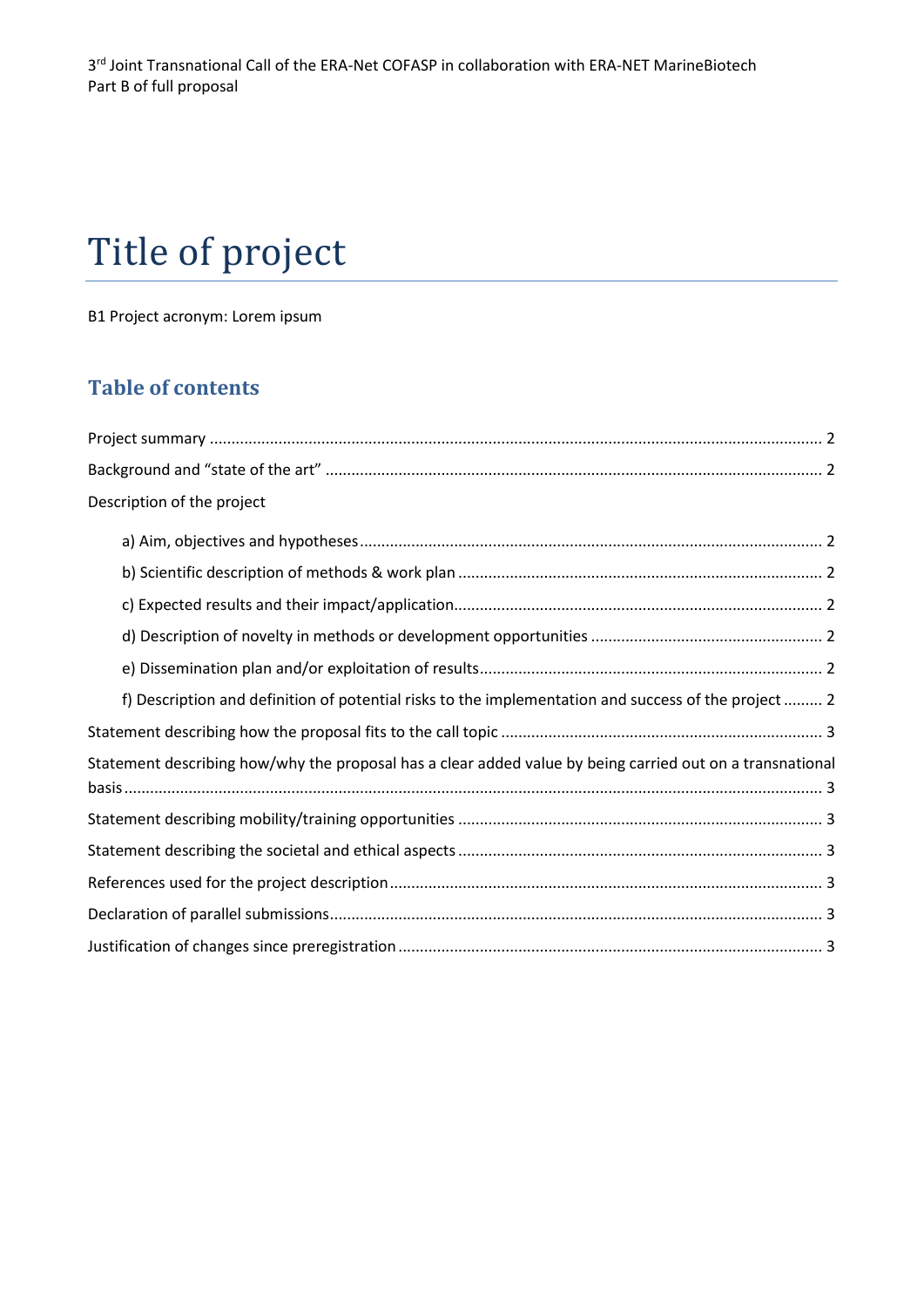3<sup>rd</sup> Joint Transnational Call of the ERA-Net COFASP in collaboration with ERA-NET MarineBiotech Part B of full proposal

*Please refer to the Guidelines for Applicants for in-depth descriptions of what the content of the different elements of the project description should be. Delete the comments in parentheses below each headline before handing in the proposal. Delete all Lorem ipsum as they are only there to show which font and format should be used when filling out the elements.*

*Delete this paragraph before handing in the proposal.*

#### <span id="page-1-0"></span>**B2 Project summary**

(Approximately 0.5 page in total)

## <span id="page-1-1"></span>**B3 Background and "state of the art"**

(including preliminary results - Approximately 1.5 pages in total)

## **B4 Description of the project**

<span id="page-1-2"></span>(max. 18 pages in total) **a) Aim, objectives and hypotheses**

Lorem ipsum

#### <span id="page-1-3"></span>**b) Scientific description of methods & work plan**

(Including work packages, description of deliverables, milestones, and timetable (with responsible work package/partners and deliverables, optionally in a Gantt chart))

- i. Scientific description of the project project structure, work packages
- ii. Methodology description
- iii. Work plan, deliverables and milestones

Lorem ipsum

#### <span id="page-1-4"></span>**c) Expected results and their impact/application**

Lorem ipsum

<span id="page-1-5"></span>**d) Description of novelty in methods or development opportunities**

Lorem ipsum

<span id="page-1-6"></span>**e) Dissemination plan and/or exploitation of results**

Lorem ipsum

<span id="page-1-7"></span>**f) Description and definition of potential risks to the implementation and success of the project** (E.g. in research methods, case studies, stakeholder involvement – describe how the chances for success are maximised, and include a contingency plan)

Lorem ipsum